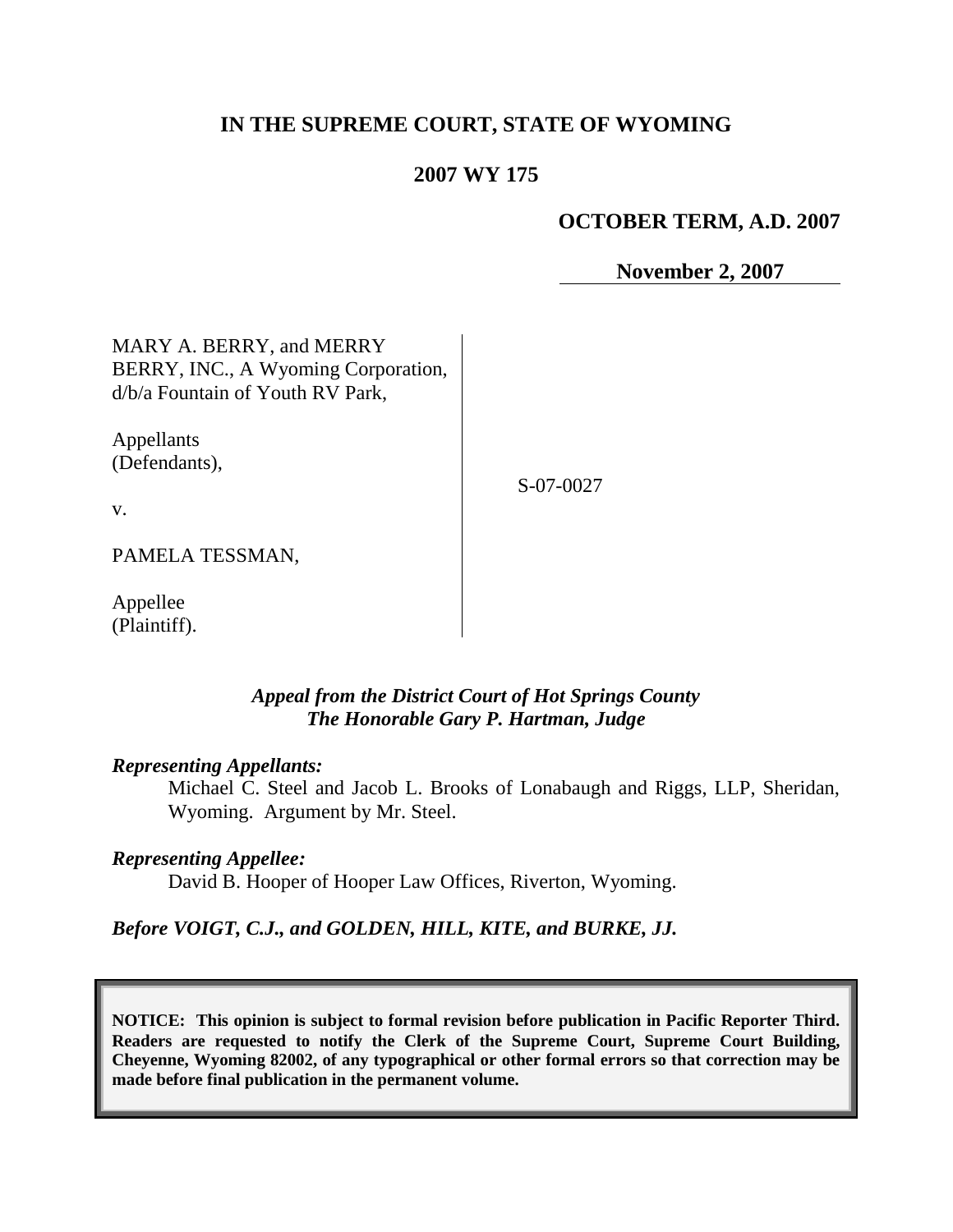### **VOIGT, Chief Justice.**

[¶1] Appellants, Mary A. Berry and Merry Berry, Inc., contest the district court's determination that they are liable for damages sustained when Appellee, Pamela Tessman, a guest in their RV park, injured herself by stepping into a marmot hole on the property. Appellants also contest the amount of damages awarded by the district court. We reverse.

### **ISSUES**

[¶2] Ms. Tessman presents several issues for our review. The following issue is dispositive:

Did the district court err in determining that a landowner had a legal duty to protect a visitor to her property from marmot holes on the premises?

## **FACTS**

[¶3] On July 4, 2003, Ms. Tessman was staying at an RV park owned by Ms. Berry and leased to Merry Berry, Inc. At check-in, Ms. Tessman asked Ms. Berry to direct her to a place where she could take her son fishing. Ms. Berry directed Ms. Tessman to the river just off the property. Ms. Tessman and her son walked across the property to the river. In doing so they cut behind the bathhouse of the park, across several fields, over a "mashed down fence" and over a set of railroad tracks. On the way back, Ms. Tessman testified, she saw several boys playing by a marmot hole in the field behind the bathhouse. Ms. Tessman testified that she saw a number of adults and children using the "grassy area" behind the bathhouse to get to and from the river during the day.<sup>1</sup>

[¶4] The gated pool area of the RV park normally closed to visitors at 9:30 p.m. However, on the 4th of July, Ms. Berry kept the pool area open so that visitors could watch the municipal fireworks display from the pool. Ms. Tessman was in the pool area observing the fireworks when she noticed that her son was up by the railroad tracks behind the property with a group of children who appeared to be setting off fireworks. Concerned for her son's safety, Ms. Tessman left the lit pool area and went out into the grassy area behind the bathhouse to call her son back. She stepped in the marmot hole she had observed earlier that day, twisted her ankle, and fell to the ground. Ms. Tessman's relatives carried her back to her motor home and performed basic first aid on her injuries. Ms. Tessman saw a doctor the next morning at Ms. Berry's insistence and has had continuing medical care since then.

 $\overline{a}$ 

 $1$ <sup>1</sup> This was not lawn grass, but naturally occurring vegetation.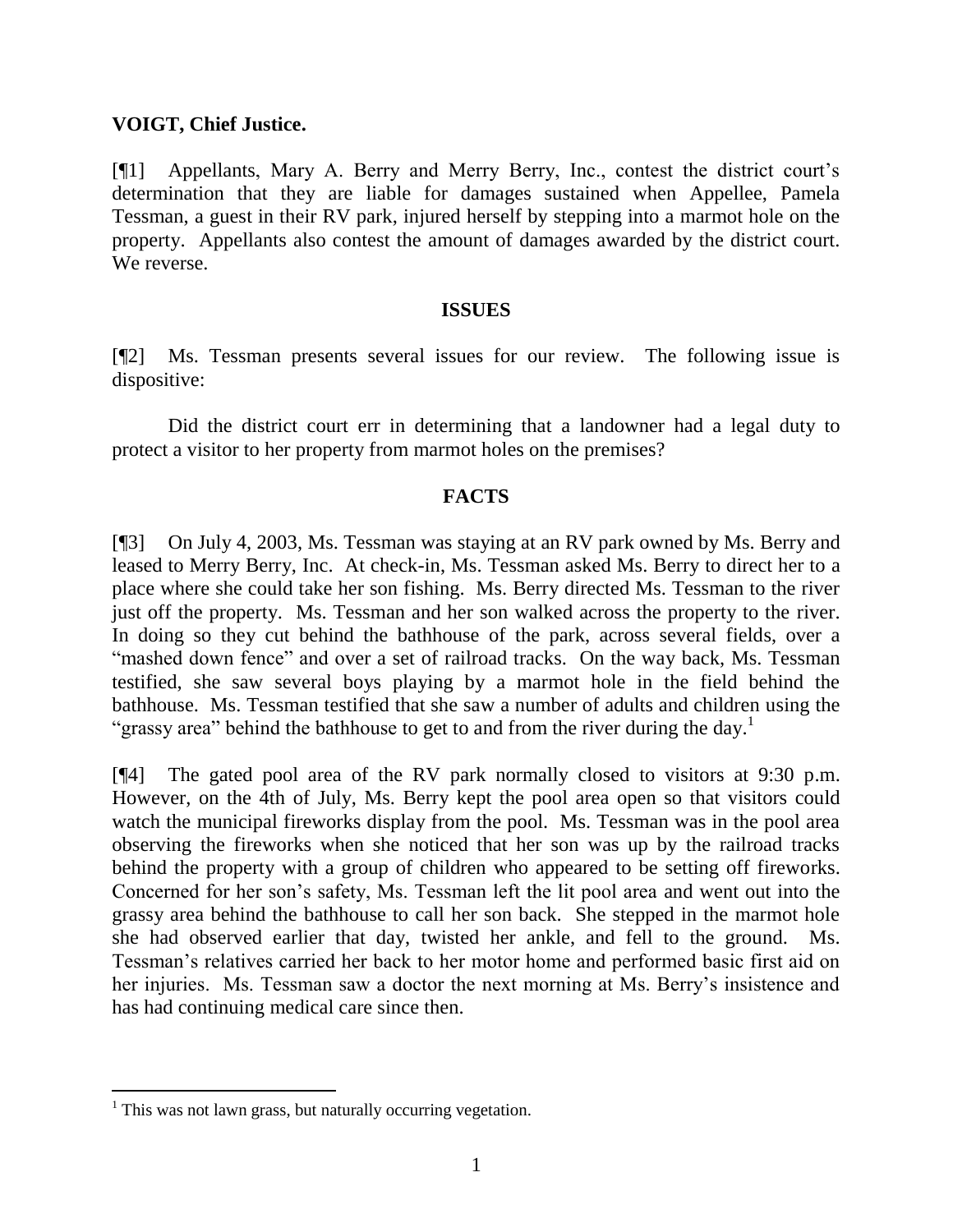[¶5] Ms. Tessman sued to recover for injuries that she asserts stem from the fall she suffered when she stepped in the marmot hole on Ms. Berry's property. The district court found in Ms. Tessman's favor and awarded \$259, 205.00, which was reduced by 25% for contributory negligence. This appeal followed.

# **DISCUSSION**

[¶6] The elements a plaintiff must establish to maintain a negligence action are: (1) The defendant owed the plaintiff a duty to conform to a specified standard of care, (2) the defendant breached the duty of care, (3) the defendant's breach of the duty of care proximately caused injury to the plaintiff, and (4) the injury sustained by the plaintiff is compensable by money damages.

*Valance v. VI-Doug, Inc.*, 2002 WY 113, ¶ 8, 50 P.3d 697, 701 (Wyo. 2002). We decline to address the issues related to breach and damages, as the issue of duty is dispositive.

 $[$ [ $\degree$ ] The determination of the existence of a duty is a question of law, which we review *de novo*. *Id*. at ¶ 8, 50 P.3d at 701. It may be necessary to consider some underlying facts in order properly to determine the existence of a duty. *Id*. We defer to a trial court's findings of facts unless they are clearly erroneous. *Snelling v. Roman*, 2007 WY 49, ¶ 7, 154 P.3d 341, 345 (Wyo. 2007).

[¶8] Some factors utilized in determining the existence of a duty are:

(1) the foreseeability of harm to the plaintiff, (2) the closeness of the connection between the defendant's conduct and the injury suffered, (3) the degree of certainty that the plaintiff suffered injury, (4) the moral blame attached to the defendant's conduct, (5) the policy of preventing future harm, (6) the extent of the burden upon the defendant, (7) the consequences to the community and the court system, and (8) the availability, cost and prevalence of insurance for the risk involved.

*Mostert v. CBL & Assocs.*, 741 P.2d 1090, 1094 (Wyo. 1987).

[¶9] A landowner in Wyoming owes a general duty to "act as a reasonable man in maintaining his property in a reasonably safe condition in view of all the circumstances, including the likelihood of injury to another, the seriousness of the injury, and the burden of avoiding the risk." *Clarke v. Beckwith*, 858 P.2d 293, 296 (Wyo. 1993). In accordance with the above-mentioned principles of duty (*see supra* ¶ 8), Wyoming long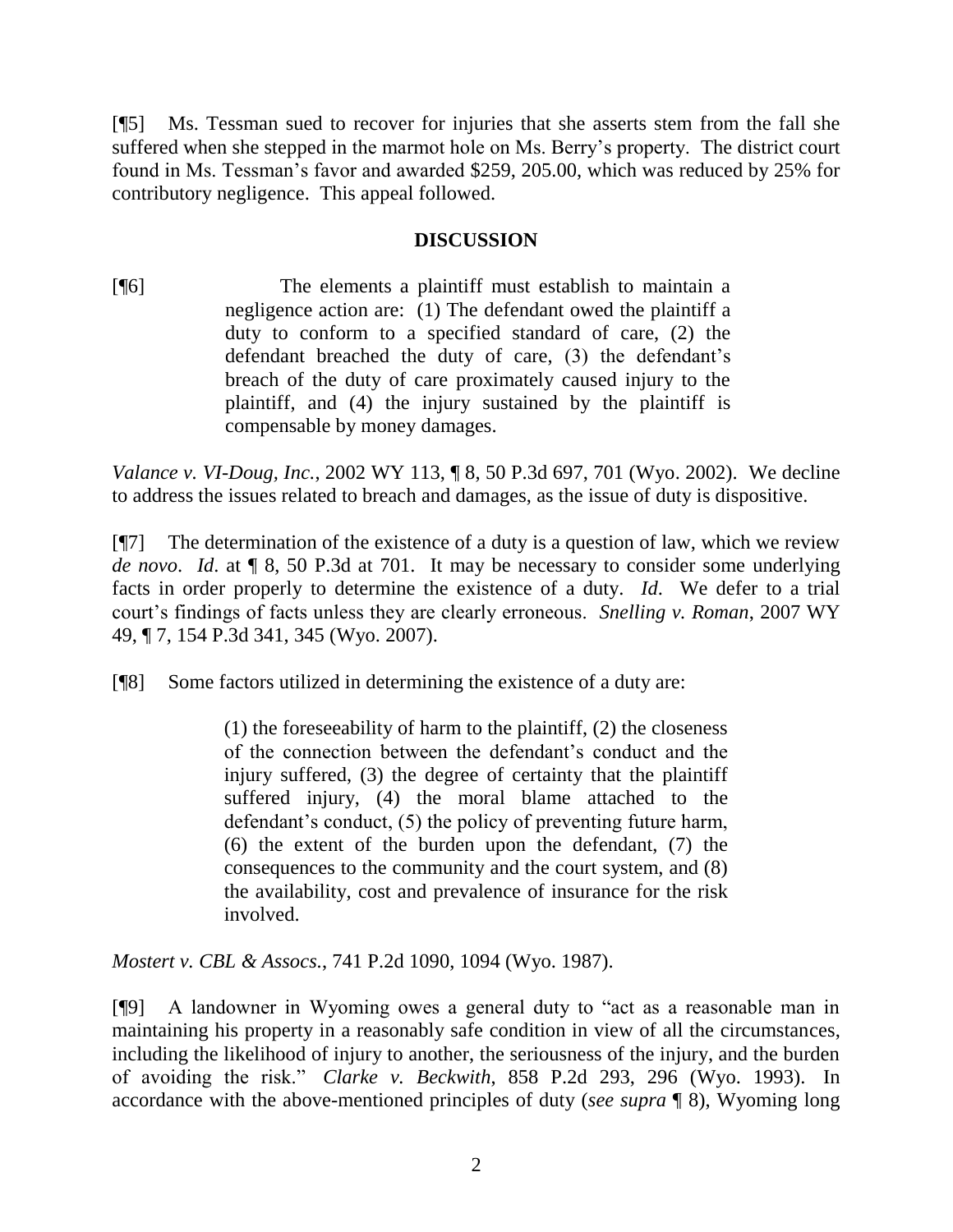ago recognized that landowners do not have a duty to protect from known and obvious dangers. *McKee v. Pacific Power & Light Co.*, 417 P.2d 426 (Wyo. 1966). "It seems to be well settled that there is no liability for injuries from dangers that are obvious, reasonably apparent, or as well known to the person injured as they are to the owner of the facilities in question." *Id*. at 427.

[¶10] In *O'Donnell v. City of Casper*, 696 P.2d 1278 (Wyo. 1985), we rejected the application of this rule to man-made hazards. In *O'Donnell*, we found that the known and obvious danger rule did not apply because the gravel on a municipal road, which caused a motorcyclist's injuries, had been laid by the city. *Id*. at 1283. We determined that the known and obvious danger rule had survived the statutory implementation of comparative negligence but found that the rule was limited to cases where the danger was naturally occurring. *Id*. at 1282. "The thrust of our known and obvious danger rule decisions has been that the danger presented by the accumulations of snow and ice does not generally create liability for a possessor of property because of their natural character." *Id*. at 1283. We restated this rule in *Valance v. VI-Doug, Inc.*, 2002 WY 113, ¶ 12, 50 P.3d at 703, saying "[a] proprietor does not owe a duty of care to invitees to prevent the natural consequences of wind on his premises where he has not created or aggravated the naturally existing condition."

[¶11] We have repeatedly affirmed that "[a]n owner of property still has no duty to his invitees to correct a known and obvious danger resulting from natural causes." *Radosevich v. Board of County Comm'rs of County of Sweetwater*, 776 P.2d 747, 749 n.1 (Wyo. 1989) (quoting *Jones v. Chevron U.S.A., Inc*., 718 P.2d 890, 897 (Wyo. 1986)). In *Eiselein v. K-Mart, Inc.*, 868 P.2d 893, 895 (Wyo. 1994), we discussed our decision in *O'Donnell* and reiterated that "[w]e did not conclude, however, that the comparative negligence statute completely abrogated the rule, rather, we indicated it modified the known and obvious danger rule; restricting its application to known and obvious dangers resulting from natural causes." We further stated in *Eiselein v. K-Mart* that "no justification exists for imposing on a property owner a duty to protect invitees from hazards which are naturally occurring and identical to those encountered off the premises." *Id*. at 898.

[¶12] While it is true that a landowner has no duty to protect others from "hazards which are naturally occurring and identical to those encountered off the premises", it is possible to remove a hazard from the ambit of this rule by aggravating the hazard, thereby significantly altering it from a naturally occurring condition that would be encountered off the premises. *Selby v. Conquistador Apts., Ltd.*, 990 P.2d 491, 494 (Wyo. 1999). A plaintiff may show that an otherwise naturally occurring condition does not fall within this rule by showing "(1) that the defendant created or aggravated the hazard; (2) that the defendant knew or should have known of the hazard; and (3) that the hazardous condition was substantially more dangerous than it would have been in its natural state." *Id.*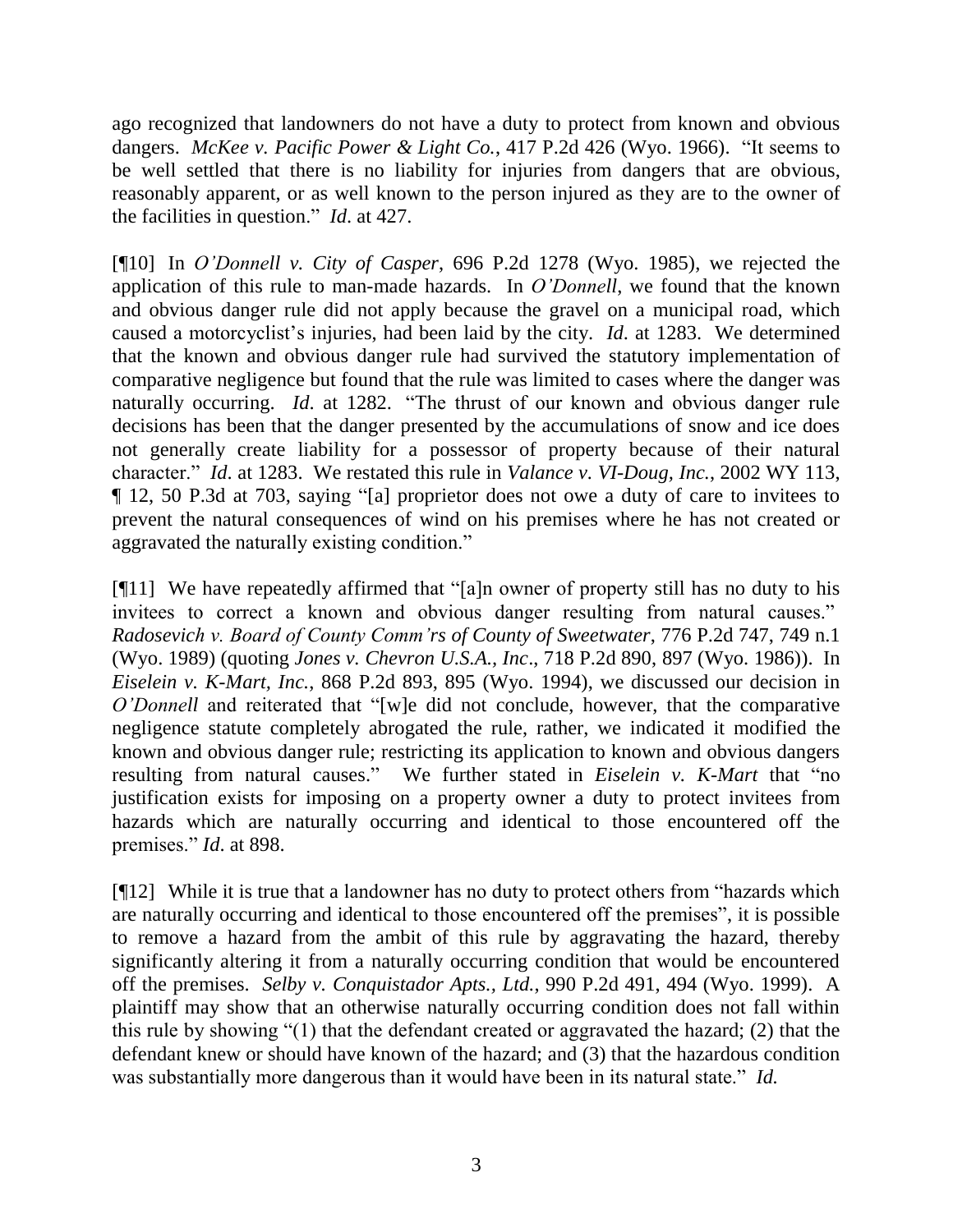[¶13] Even a naturally occurring, known and obvious hazard that the landowner has not aggravated could result in liability if that landowner were to create an expectation of heightened safety for people on the premises. We have adopted the Restatement view<sup>2</sup> of voluntary undertakings:

> One who undertakes, gratuitously or for consideration, to render services to another which he should recognize as necessary for the protection of the other's person or things, is subject to liability to the other for physical harm resulting from his failure to exercise reasonable care to perform his undertaking, if (a) his failure to exercise such care increases the risk of such harm, or (b) the harm is suffered because of the other's reliance upon the undertaking.

RESTATEMENT (SECOND) OF TORTS § 323 (1965). For example, a landowner could not reasonably allow a soccer field open to public use to become riddled with animal burrows, and still avoid responsibility. The maintenance of land for such purposes would create an expectation of safety in visitors that would presumably cause them to act as they otherwise would not, that is, to run full tilt across an open field, as opposed to walking carefully. The landowner, by undertaking to maintain his property for such use, would incur the duty to act reasonably with respect to that undertaking, and to maintain his property at a reasonable level of safety commensurate with the specific purposes for which it was made available.

[¶14] We see no reason the known and obvious danger rule should not apply to the ubiquitous hazard posed by the holes of burrowing animals. Ms. Tessman has not shown that her circumstances warrant a finding that the marmot hole she stepped in was anything other than a naturally occurring, known and obvious danger, from which Ms. Berry had no duty to protect her. She has also not shown that Ms. Berry owed her any other duty that would support a finding of negligence here. The marmot hole was not a

 <sup>2</sup> The adopted language reads:

One who undertakes, gratuitously  $* * *$  to render services to another which he should recognize as necessary for the protection of a third person or his things, is subject to liability to the third person for physical harm resulting from his failure to exercise reasonable care to protect his undertaking, if (a) his failure to exercise reasonable care increases the risk of such harm, \* \* \*.

*Ellsworth Bros., Inc. v. Crook*, 406 P.2d 520, 524 (Wyo. 1965) (quoting RESTATEMENT (SECOND) OF TORTS § 324(A) (1965) (renumbered § 323 in later editions)). It is clear from the facts of *Ellsworth* that the court excised the portions of § 323 that were irrelevant to that particular case. The omission does not appear to have been an explicit rejection of those portions of RESTATEMENT § 323, which we have included here.